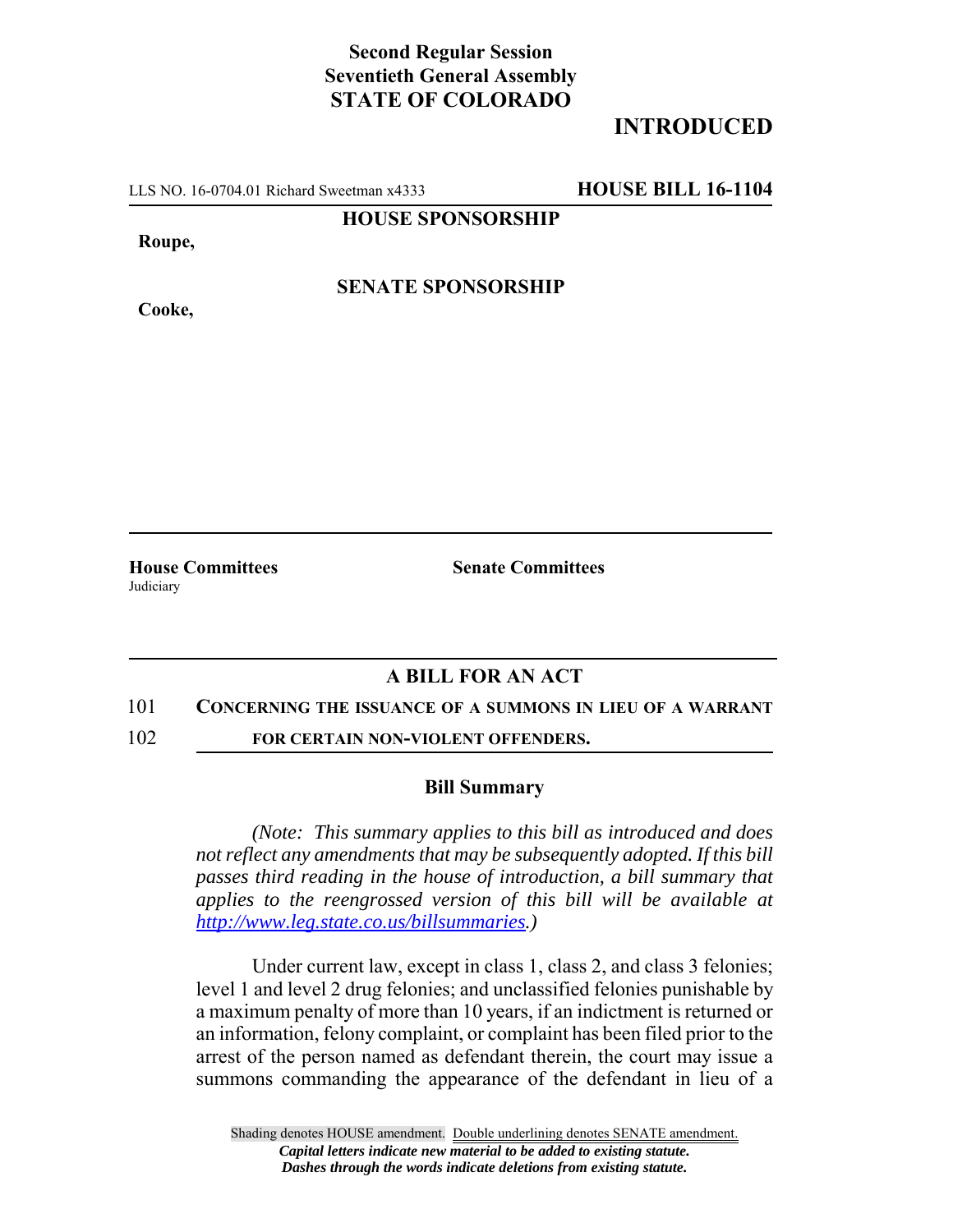warrant for his or her arrest unless a law enforcement officer presents in writing a basis to believe that there is a significant risk of flight or that a victim or public safety may be compromised.

The bill amends this provision to state that, except for class 1, class 2, class 3, and class 4 felonies; certain crimes relating to victim's rights laws; and in unclassified felonies punishable by a maximum penalty of more than 10 years, a law enforcement officer, in his or her discretion, may issue a summons commanding the appearance of the defendant in lieu of a warrant for his or her arrest based on probable cause in the following circumstances:

- ! There is a reasonable likelihood that the defendant will appear;
- ! The defendant has had no felony arrests during the preceding 5 years; and
- ! There is no allegation that the defendant used a deadly weapon.

Not later than 10 days after the law enforcement officer issues the summons, he or she shall deliver a copy to the court and to the office of the district attorney where jurisdiction lies.

1 *Be it enacted by the General Assembly of the State of Colorado:*

2 **SECTION 1.** In Colorado Revised Statutes, 16-5-206, **amend** (1),

- $3$  (2), and (3) as follows:
- 

4 **16-5-206. Summons in lieu of warrant.** (1) Except in FOR class

5 1, class 2, and class 3, AND CLASS 4 felonies; level 1 and level 2 drug 6 felonies, CRIMES DESCRIBED IN SECTION 24-4.1-302 (1), C.R.S.; and in 7 unclassified felonies punishable by a maximum penalty of more than ten 8 years, if an indictment is returned or an information, felony complaint, or 9 complaint has been filed prior to the arrest of the person named as 10 defendant therein, the court has power to A LAW ENFORCEMENT OFFICER, 11 IN HIS OR HER DISCRETION, MAY issue a summons commanding the 12 appearance of the defendant in lieu of a warrant for his or her arrest 13 unless a law enforcement officer presents in writing a basis to believe 14 there is a significant risk of flight or that the victim or public safety may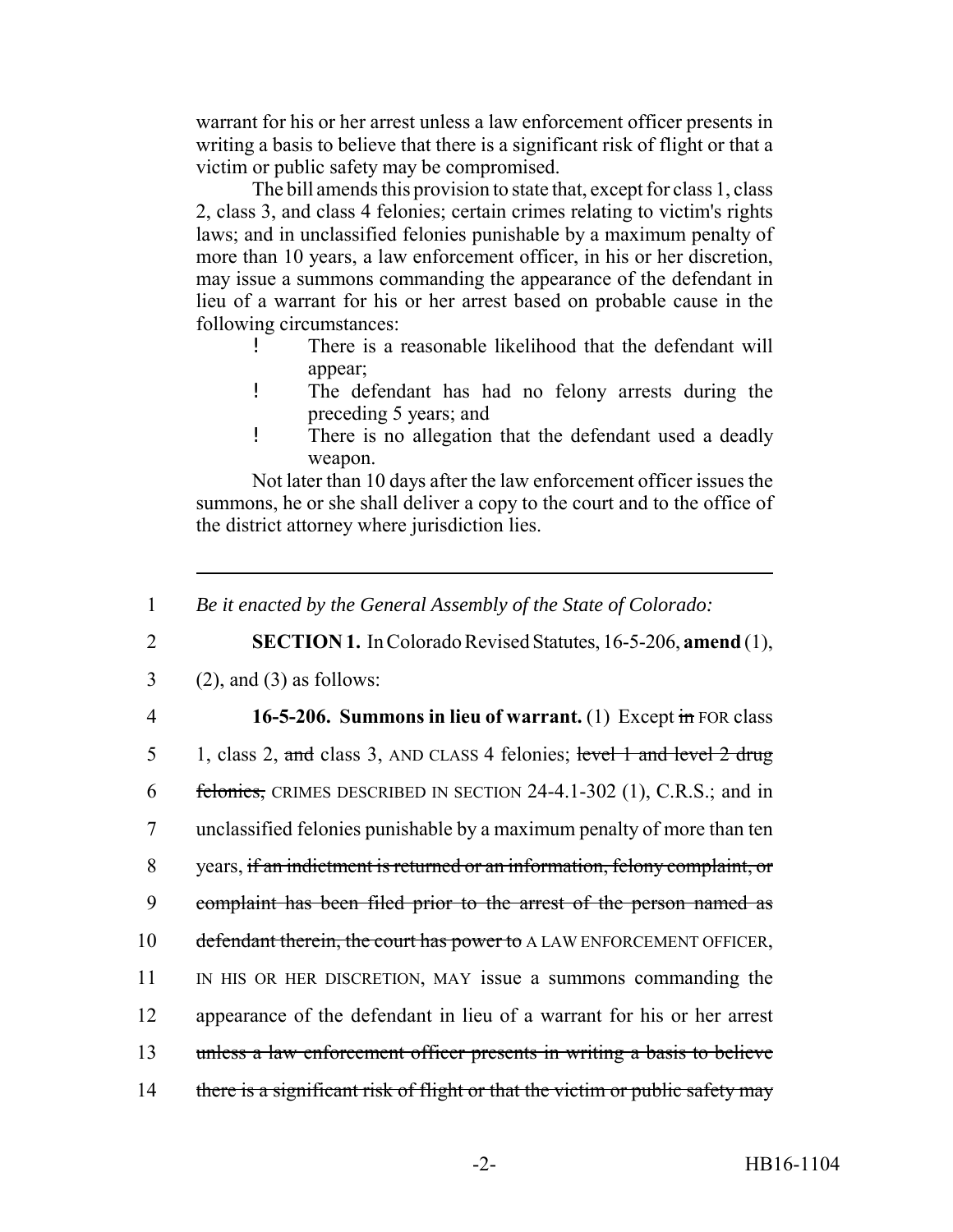| $\mathbf{1}$   | be compromised. BASED ON PROBABLE CAUSE IN THE FOLLOWING              |
|----------------|-----------------------------------------------------------------------|
| $\overline{2}$ | <b>CIRCUMSTANCES:</b>                                                 |
| 3              | (a) THERE IS A REASONABLE LIKELIHOOD THAT THE DEFENDANT               |
| $\overline{4}$ | WILL APPEAR;                                                          |
| 5              | (b) THE DEFENDANT HAS HAD NO FELONY ARRESTS DURING THE                |
| 6              | PRECEDING FIVE YEARS; AND                                             |
| 7              | THERE IS NO ALLEGATION THAT THE DEFENDANT USED A<br>(c)               |
| 8              | DEADLY WEAPON, AS DEFINED IN SECTION $18-1-901$ (3) (e), C.R.S.       |
| 9              | (2) If a summons is issued: in lieu of a warrant under subsection     |
| 10             | $(1)$ of this section:                                                |
| 11             | (a) It shall MUST be in writing;                                      |
| 12             | (b) It shall MUST state the name of the person summoned and his       |
| 13             | address;                                                              |
| 14             | (c) It shall MUST identify the nature of the offense;                 |
| 15             | (d) It shall MUST state the date when issued and the county where     |
| 16             | issued;                                                               |
| 17             | (e) It shall MUST be signed by the judge or clerk of the court with   |
| 18             | the title of his office. LAW ENFORCEMENT OFFICER ISSUING THE SUMMONS; |
| 19             | (f) It shall MUST command the person to appear before the court       |
| 20             | at a certain time and place; AND                                      |
| 21             | (g) NOT LATER THAN TEN DAYS AFTER THE LAW ENFORCEMENT                 |
| 22             | OFFICER ISSUES THE SUMMONS, HE OR SHE SHALL DELIVER A COPY TO THE     |
| 23             | COURT AND TO THE OFFICE OF THE DISTRICT ATTORNEY WHERE                |
| 24             | <b>JURISDICTION LIES.</b>                                             |
| 25             | $(3)$ A summons issued under this section may be served in the        |
| 26             | same manner as the summons in a civil action or by mailing it to the  |
| 27             | defendant's last-known address by certified mail with return receipt  |